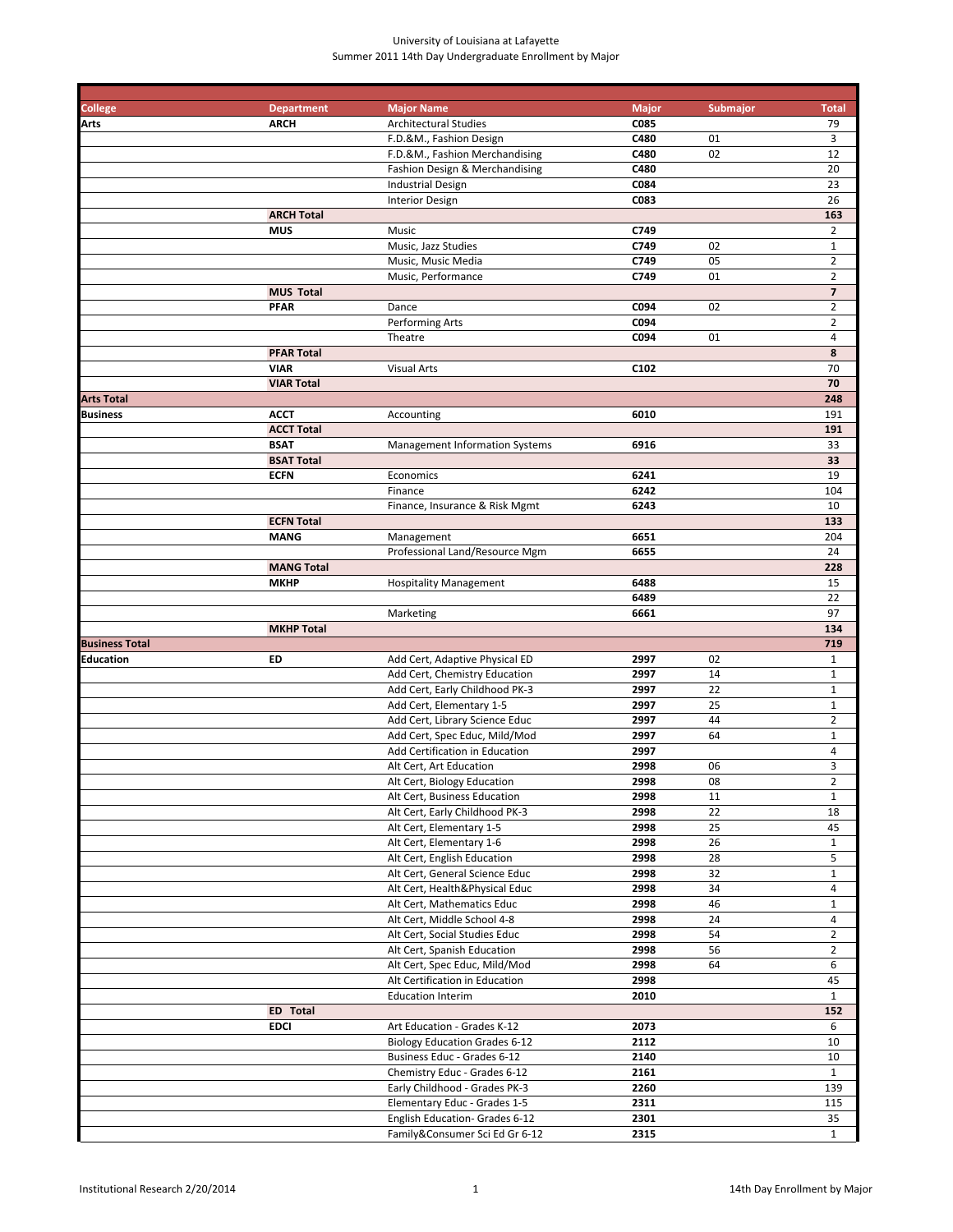# University of Louisiana at Lafayette Summer 2011 14th Day Undergraduate Enrollment by Major

|                              |                   | French Lang Educ Grades 6-12             | 2347         |    | 3              |
|------------------------------|-------------------|------------------------------------------|--------------|----|----------------|
|                              |                   | Instrumental Music Ed- Gr K-12           | 2744         |    | $\overline{7}$ |
|                              |                   | Mathematics Educ - Grades 6-12           | 2670         |    | 26             |
|                              |                   | Middle School - Grades 4-8               | 2265         |    | 31             |
|                              |                   | Social Studies Educ - Gr 6-12            | 2920         |    | 39             |
|                              |                   | Spanish Lang Educ Grades 6-12            | 2348         |    | $\overline{2}$ |
|                              |                   | Special Education MM - Gr 1-12           | 2376         |    | 11             |
|                              |                   | Speech Education - Grades 6-12           | 2961         |    | $\mathbf{1}$   |
|                              |                   | Vocal Music Educ - Grades K-12           | 2746         |    | 4              |
|                              | <b>EDCI Total</b> |                                          |              |    | 441            |
|                              | <b>KNES</b>       | <b>Athletic Training</b>                 | 2473         |    | 33             |
|                              |                   | Kinesiology - Grades K-12                | 2474         |    | 42             |
|                              |                   | Kinesiology, Exercise Science            | 2474         | 05 | 214            |
|                              |                   | Kinesiology, Hlth Promotion              | 2474         | 10 | 21             |
|                              |                   | Kinesiology, Sports Management           | 2474         | 20 | 33             |
|                              | <b>KNES Total</b> |                                          |              |    | 343            |
| <b>Education Total</b>       |                   |                                          |              |    | 936            |
| Engineering                  | <b>CHEE</b>       | <b>Chemical Engineering</b>              | 4170         |    | 60             |
|                              | <b>CHEE Total</b> |                                          |              |    | 60             |
|                              | <b>CIVE</b>       | Civil Engineering                        | 4180         |    | 85             |
|                              | <b>CIVE Total</b> |                                          |              |    | 85             |
|                              | <b>EECE</b>       | Elec Engr, Computer Engr                 | 4281         |    | 37             |
|                              |                   | Elec Engr, Telecomm Engr                 | 4283         |    | $\overline{2}$ |
|                              |                   | <b>Electrical Engineering</b>            | 4280         |    | 64             |
|                              | <b>EECE Total</b> |                                          |              |    | 103            |
|                              | <b>ITEC</b>       | Industrial Technology                    | 4552         |    | 107            |
|                              | <b>ITEC Total</b> |                                          |              |    | 107            |
|                              | <b>MCHE</b>       | <b>Mechanical Engineering</b>            | 4680         |    | 130            |
|                              | <b>MCHE Total</b> |                                          |              |    | 130            |
|                              | <b>PETE</b>       | Petroleum Engineering                    | 4790         |    | 85             |
|                              | <b>PETE Total</b> |                                          |              |    | 85             |
| <b>Engineering Total</b>     |                   |                                          |              |    | 570            |
| General Studies              | GS                | Gen Studies, Applied Sciences            | G005         |    | 73             |
|                              |                   | Gen Studies, Arts and Human              | G001         |    | 128            |
|                              |                   | Gen Studies, Behavioral Sci              | G003         |    | 131            |
|                              |                   | Gen Studies, Natural Sciences            | G002         |    | $\overline{2}$ |
|                              |                   | General Studies, Interim                 | G000         |    | 9              |
|                              | GS Total          |                                          |              |    | 343            |
| <b>General Studies Total</b> |                   |                                          |              |    | 343            |
| Liberal Arts                 | <b>CJUS</b>       | Criminal Justice                         | H929         |    | 110            |
|                              | <b>CJUS Total</b> |                                          |              |    | 110            |
|                              | <b>CMCN</b>       | Interprsnl& Org. Communication           | H961         |    | 12             |
|                              |                   | Mass Comm-Advertising Sequence           | H962         | 01 | 20             |
|                              |                   | Mass Comm-Broadcasting Seq               | H962         | 02 | 53             |
|                              |                   | Mass Comm-Journalism Sequence            | H962         | 03 | 13             |
|                              |                   | <b>Public Relations</b>                  | H965         |    | 83             |
|                              | <b>CMCN Total</b> |                                          |              |    | 181            |
|                              | <b>CODI</b>       | Speech Pathology and Audiology           | H963         |    | 37             |
|                              | <b>CODI Total</b> |                                          |              |    | 37             |
|                              | <b>ENGL</b>       | English                                  | H301         |    | 48             |
|                              | <b>ENGL Total</b> |                                          |              |    | 48             |
|                              | <b>FORL</b>       | Modern Languages                         | H345         |    | $\overline{2}$ |
|                              |                   | Modern Languages, Francophone            | H345         | 02 | $\mathbf{1}$   |
|                              |                   | Modern Languages, Spanish                | H345         | 03 | 6              |
|                              | <b>FORL Total</b> |                                          |              |    | 9              |
|                              | <b>HIGE</b>       | History                                  | H501         |    | 45             |
|                              | <b>HIGE Total</b> |                                          |              |    | 45             |
|                              | LA                | Moving Image Arts                        | H541         |    | 9              |
|                              |                   | <b>Undeclared Liberal Arts</b>           | H009         |    | 23             |
|                              | LA Total          |                                          |              |    | 32             |
|                              | <b>POLS</b>       | <b>International Relations</b>           | H921         | 02 | 9              |
|                              |                   | <b>Political Science</b>                 | H921         |    | 27             |
|                              |                   | Political Science - Pre-Law              | H921         | 01 | 38             |
|                              |                   |                                          | H926         |    | $\mathbf{1}$   |
|                              |                   | Political Science, Pre-Law               |              |    | 75             |
|                              | <b>POLS Total</b> |                                          |              |    |                |
|                              | <b>PSYC</b>       | Psychology                               | H870         |    | 161            |
|                              | <b>PSYC Total</b> |                                          |              |    | 161            |
|                              | SOCI              | Anthropology<br>Child and Family Studies | H924<br>H481 |    | 16<br>63       |
|                              |                   |                                          |              |    |                |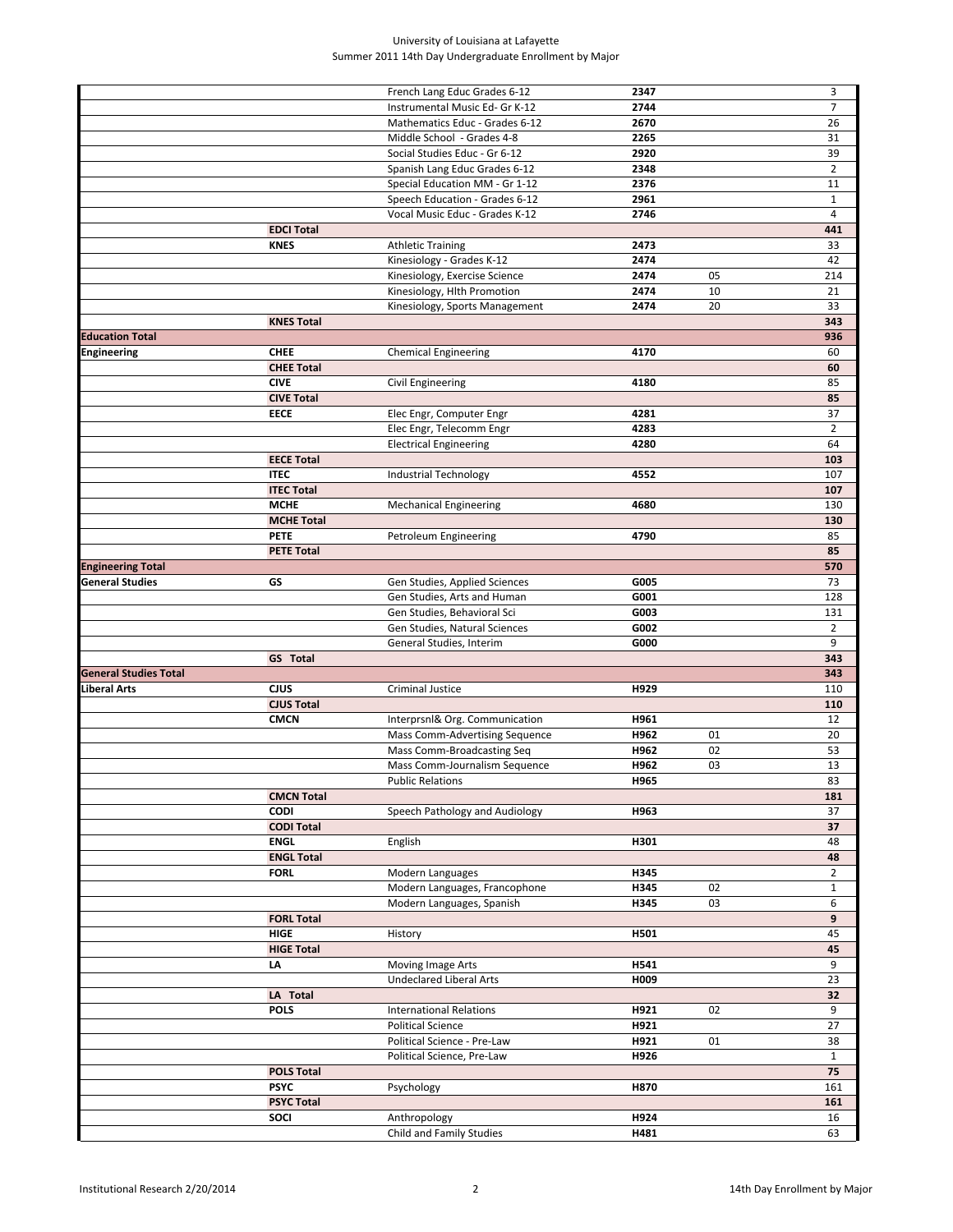# University of Louisiana at Lafayette Summer 2011 14th Day Undergraduate Enrollment by Major

|                                 |                   | Sociology                            | H925        |    | 65             |
|---------------------------------|-------------------|--------------------------------------|-------------|----|----------------|
|                                 | <b>SOCI Total</b> |                                      |             |    | 144            |
| Liberal Arts Total              |                   |                                      |             |    | 842            |
| <b>Nursing</b>                  | <b>ALHP</b>       | Dental Hygiene                       | 5772        |    | 4              |
|                                 |                   | Dietetics                            | 5486        |    | 37             |
|                                 |                   | Pre-Dental Hygiene                   | 5773        |    | 19             |
|                                 | <b>ALHP Total</b> |                                      |             |    | 60             |
|                                 | <b>BSN</b>        | Mobility in Nursing Education        | 5770        | 01 | 6              |
|                                 |                   | <b>Nursing</b>                       | 5770        |    | 329            |
|                                 | <b>BSN Total</b>  |                                      |             |    | 335            |
| <b>Nursing Total</b>            |                   |                                      |             |    | 395            |
| Sciences                        | <b>BIOL</b>       | Biology                              | <b>S117</b> |    | 231            |
|                                 |                   | Microbiology                         | <b>S721</b> |    | 11             |
|                                 |                   | Pre-Med Tech, Transfer Program       | <b>S727</b> |    | 3              |
|                                 |                   | Resource Biology/Biodiversity        | <b>S118</b> |    | 4              |
|                                 | <b>BIOL Total</b> |                                      |             |    | 249            |
|                                 | <b>CHEM</b>       | Chemistry                            | <b>S161</b> |    | 30             |
|                                 |                   | Pre-Pharmacy Two Year Transfer       | <b>S162</b> |    | 37             |
|                                 | <b>CHEM Total</b> |                                      |             |    | 67             |
|                                 | <b>CMPS</b>       | <b>Computer Science</b>              | S191        |    | 67             |
|                                 | <b>CMPS Total</b> |                                      |             |    | 67             |
|                                 | <b>GEOL</b>       | Geology                              | S410        |    | 38             |
|                                 | <b>GEOL Total</b> |                                      |             |    | 38             |
|                                 | <b>GEOS</b>       | Soil and Water Conservation          | <b>S200</b> | 01 | $\mathbf{1}$   |
|                                 | <b>GEOS Total</b> |                                      |             |    | $\mathbf{1}$   |
|                                 | HIM               | <b>Health Information Management</b> | <b>S728</b> |    | 61             |
|                                 | <b>HIM Total</b>  |                                      |             |    | 61             |
|                                 | <b>MATH</b>       | Mathematics                          | S671        |    | 16             |
|                                 | <b>MATH Total</b> |                                      |             |    | 16             |
|                                 | <b>PHYS</b>       | Physics                              | <b>S830</b> |    | $\overline{4}$ |
|                                 | <b>PHYS Total</b> |                                      |             |    | $\overline{4}$ |
|                                 | <b>RRES</b>       | Agribusiness, Concentration          | <b>S128</b> | 01 | $\overline{2}$ |
|                                 |                   | Animal Science, Concentration        | <b>S128</b> | 02 | 33             |
|                                 |                   | Environmental & Sustainable Re       | S034        |    | 13             |
|                                 |                   | Landscape& Horticulture Mgmt         | <b>S128</b> | 04 | 5              |
|                                 |                   | Nat. Resources&Envir Quality         | S034        | 01 | 5              |
|                                 |                   | Plant Science, Concentration         | <b>S128</b> | 03 | $\overline{2}$ |
|                                 |                   | Pre Vet Two Year Transfer            | S063        |    | 8              |
|                                 |                   | Res Conservation&Comm Sustain        | S034        | 02 | $\mathbf{1}$   |
|                                 |                   | Sustainable Agriculture              | <b>S128</b> |    | $\mathbf{1}$   |
|                                 | <b>RRES Total</b> |                                      |             |    | 70             |
|                                 | SI                | <b>Undeclared Science</b>            | S009        |    | 10             |
|                                 | SI Total          |                                      |             |    | 10             |
| <b>Sciences Total</b>           |                   |                                      |             |    | 583            |
| <b>University College</b>       | UC                | Doors Program                        | 7008        |    | 15             |
|                                 |                   | High School - Dual Enrollment        | 7012        |    | 8              |
|                                 |                   | Non-ULL Cross Enrollment             | 7100        |    | $\mathbf{1}$   |
|                                 |                   | Post Baccalaureate                   | 7001        |    | 30             |
|                                 |                   | Special Non Degree Undergrad         | 7000        |    | $\mathbf{1}$   |
|                                 |                   | <b>Summer Visitor</b>                | 7003        |    | 94             |
|                                 | <b>UC</b> Total   |                                      |             |    | 149            |
| <b>University College Total</b> |                   |                                      |             |    | 149            |
| <b>Grand Total</b>              |                   |                                      |             |    | 4785           |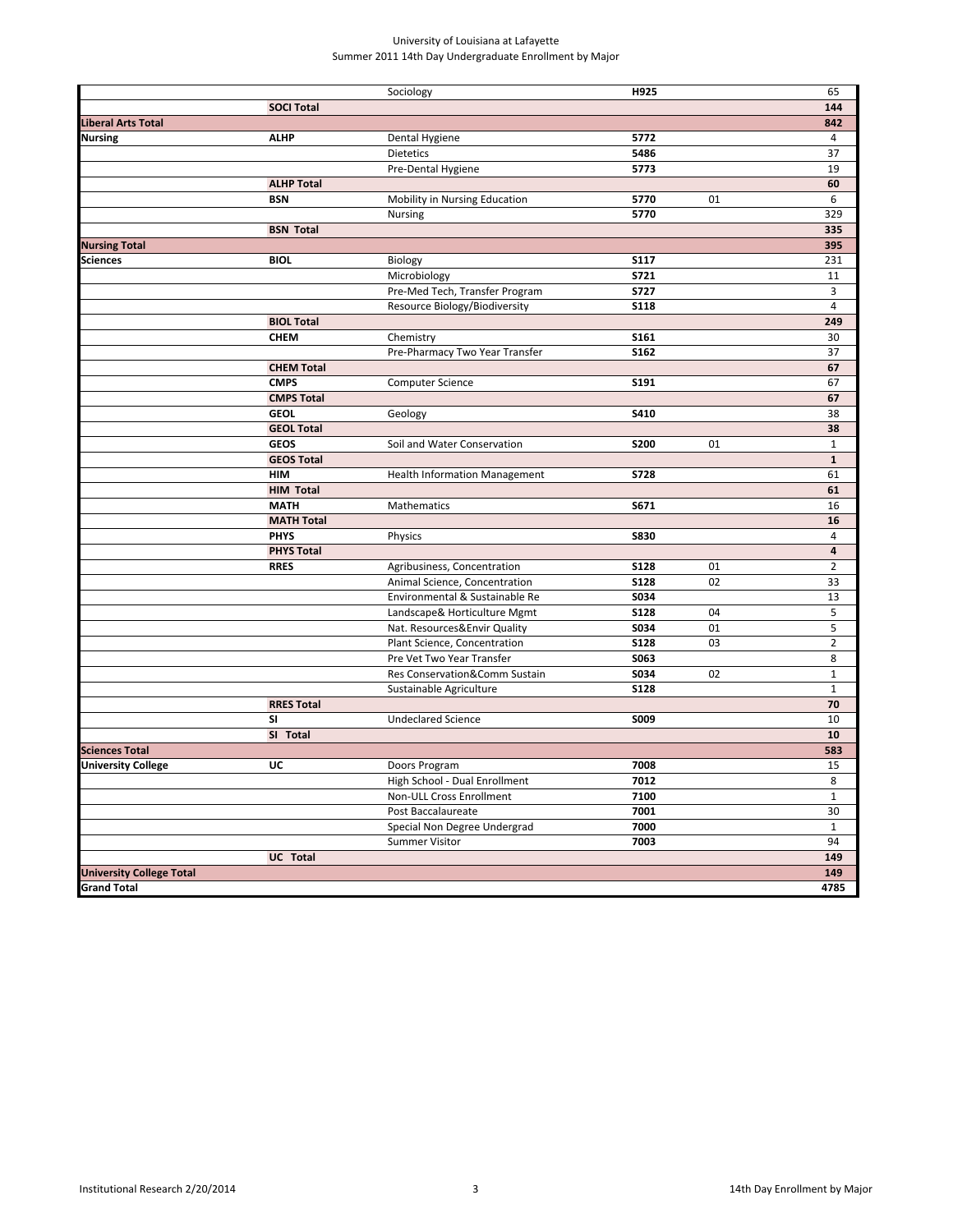### University of Louisiana at Lafayette Summer 2011 14th Day Graduate Enrollment by Major

| <b>College</b>               | <b>Department</b>                | <b>Major Name</b>                | <b>Major</b><br>Submajor | <b>Total</b>             |
|------------------------------|----------------------------------|----------------------------------|--------------------------|--------------------------|
| Arts                         | <b>ARCH</b>                      | Architecture                     | 8085                     | 27                       |
|                              | <b>ARCH Total</b>                |                                  |                          | 27                       |
|                              | <b>MUS</b>                       | Music                            | 8746                     | $\overline{2}$           |
|                              | <b>MUS Total</b>                 |                                  |                          | $\mathbf{2}$             |
| <b>Arts Total</b>            |                                  |                                  |                          | 29                       |
| <b>Business</b>              | <b>MBA</b>                       | Health Care Administration       | 8121                     | 18                       |
|                              |                                  | Masters of Business Admin        | 8120                     | 50                       |
|                              | <b>MBA Total</b>                 |                                  |                          | 68                       |
| <b>Business Total</b>        |                                  |                                  |                          | 68                       |
| <b>Education</b>             | <b>EDCI</b>                      | Curriculum and Instruction       | 8377                     | 4                        |
|                              |                                  | ELEM ED & SPEC ED M/MOD GR 1-5   | 8370                     | $\mathbf 1$              |
|                              |                                  | <b>Gifted Education</b>          | 8378                     | 15                       |
|                              |                                  | SCND ED & SPEC ED M/MOD GR6-12   | 8379                     | 4                        |
|                              | <b>EDCI Total</b>                |                                  |                          | 24                       |
|                              | <b>EDFL</b>                      | <b>Educational Leadership</b>    | 8387                     | 25                       |
|                              |                                  | Educational Leadership Ed.D.     | 8389                     | 40                       |
|                              | <b>EDFL Total</b>                |                                  |                          | 65                       |
| <b>Education Total</b>       |                                  |                                  |                          | 89                       |
| <b>Engineering</b>           | <b>CHEE</b>                      | Engineering, Chemical Option     | 8172                     | 6                        |
|                              | <b>CHEE Total</b>                |                                  |                          | 6                        |
|                              | <b>CIVE</b>                      | Engineering, Civil Option        | 8182                     | $\mathbf 2$              |
|                              | <b>CIVE Total</b>                |                                  |                          | $\mathbf{2}$             |
|                              | EECE                             | <b>Computer Engineering</b>      | 8283                     | 3                        |
|                              |                                  |                                  | 8289                     | 10                       |
|                              |                                  | Telecommunications               | 8284                     | 3                        |
|                              | <b>EECE Total</b>                |                                  |                          | 16                       |
|                              | <b>MCHE</b><br><b>MCHE Total</b> | Engineering, Mechanical Opt      | 8682                     | 4<br>4                   |
|                              | <b>PETE</b>                      |                                  |                          | 4                        |
|                              | <b>PETE Total</b>                | Engineering, Petroleum Opt       | 8792                     | 4                        |
| <b>Engineering Total</b>     |                                  |                                  |                          | 32                       |
| <b>Graduate School</b>       | <b>COUE</b>                      | <b>Counselor Education</b>       | 8010                     | 38                       |
|                              | <b>COUE Total</b>                |                                  |                          | 38                       |
|                              | GR                               | <b>Entree Program</b>            | 8001                     | 53                       |
|                              |                                  | Masters Plus 30                  | 8008                     | 3                        |
|                              |                                  | Special Non Degree Graduate      | 8000                     | $\mathbf 1$              |
|                              | <b>GR</b> Total                  |                                  |                          | 57                       |
| <b>Graduate School Total</b> |                                  |                                  |                          | 95                       |
| Liberal Arts                 | <b>CMCN</b>                      | Communication                    | 8961                     | 9                        |
|                              | <b>CMCN Total</b>                |                                  |                          | 9                        |
|                              | <b>CODI</b>                      | Appl Language & Speech Science   | 8969                     | 15                       |
|                              |                                  | Speech Pathology/Audiology       | 8963                     | 54                       |
|                              | <b>CODI Total</b>                |                                  |                          | 69                       |
|                              | <b>ENGL</b>                      | English                          | 8301                     | 3                        |
|                              |                                  |                                  | 8306                     | 24                       |
|                              | <b>ENGL Total</b>                |                                  |                          | 27                       |
|                              | <b>FORL</b>                      | <b>Francophone Studies</b>       | 8349                     | 4                        |
|                              | <b>FORL Total</b>                |                                  |                          | 4                        |
|                              | HIGE                             | History                          | 8501                     | $\overline{7}$           |
|                              | <b>HIGE Total</b>                |                                  |                          | $\overline{\phantom{a}}$ |
|                              | <b>PSYC</b>                      | Psychology                       | 8872                     | 11                       |
|                              | <b>PSYC Total</b>                |                                  |                          | 11                       |
| <b>Liberal Arts Total</b>    |                                  |                                  |                          | 127                      |
| <b>Nursing</b>               | <b>MSN</b>                       | <b>Family Nurse Practitioner</b> | 8778                     | 29                       |
|                              |                                  | MSN Adult Health                 | 8772                     | $\mathbf{1}$             |
|                              |                                  | MSN Adult Psych & Mental Hlth    | 8774                     | 4                        |
|                              |                                  | <b>MSN Nurse Educator</b>        | 8777                     | $\overline{2}$           |
|                              | <b>MSN Total</b>                 |                                  |                          | 36                       |
| <b>Nursing Total</b>         |                                  |                                  |                          | 36                       |
| <b>Sciences</b>              | <b>BIOL</b>                      | Biology                          | 8111                     | $\overline{2}$           |
|                              |                                  | Biology, Environ& Evolutionary   | 8119                     | 18                       |
|                              | <b>BIOL Total</b>                |                                  |                          | 20                       |
|                              | <b>CMPS</b>                      | <b>Computer Science</b>          | 8191                     | 9                        |
|                              |                                  |                                  | 8199                     | 9                        |
|                              | <b>CMPS Total</b>                |                                  |                          | 18                       |
|                              | <b>COGS</b>                      | <b>Cognitive Science</b>         | 8009                     | 3                        |
|                              | <b>COGS Total</b>                |                                  |                          | 3                        |
|                              | <b>GEOL</b>                      | Geology                          | 8410                     | 8                        |
|                              | <b>GEOL Total</b>                |                                  |                          | 8                        |
|                              | MATH                             | Mathematics                      | 8671                     | $\mathbf{1}$             |
|                              |                                  |                                  | 8679                     | 9                        |
|                              | <b>MATH Total</b>                |                                  |                          | 10                       |